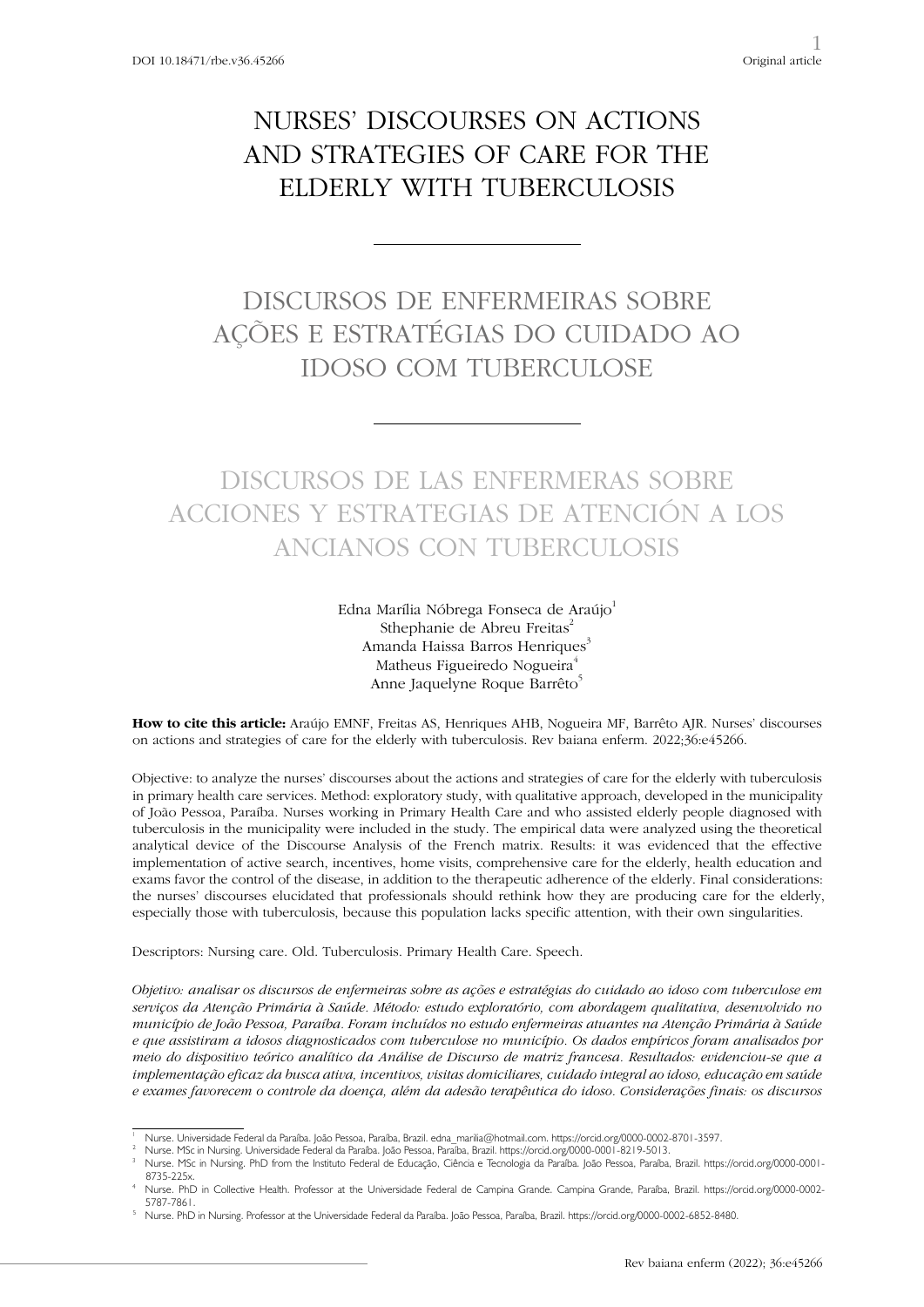*das enfermeiras elucidaram que os profissionais devem repensar a forma como estão produzindo o cuidado à pessoa idosa, principalmente as que têm tuberculose, pois essa população carece de atenção específica, com singularidades próprias.*

*Descritores: Cuidados de Enfermagem. Idoso. Tuberculose. Atenção Primária à Saúde. Discurso.*

*Objetivo: analizar los discursos de las enfermeras sobre las acciones y estrategias de atención a los ancianos con tuberculosis en los servicios de atención primaria de salud. Método: estudio exploratorio, con enfoque cualitativo, desarrollado en el municipio de João Pessoa, Paraíba. En el estudio se incluyeron enfermeras que trabajan en Atención Primaria de Salud y que asistieron a personas mayores diagnosticadas con tuberculosis en el municipio. Los datos empíricos fueron analizados utilizando el dispositivo analítico teórico del Análisis del Discurso de la matriz francesa. Resultados: se evidenció que la implementación efectiva de la búsqueda activa, incentivos, visitas domiciliarias, atención integral a los ancianos, educación para la salud y exámenes favorecen el control de la enfermedad, además de la adherencia terapéutica de los ancianos. Consideraciones finales: los discursos de las enfermeras dilucidaron que los profesionales deben repensar cómo están produciendo la atención a los ancianos, especialmente a los que tienen tuberculosis, porque esta población carece de atención específica, con sus propias singularidades.*

*Descriptores: Cuidados de enfermería. Viejo. Tuberculosis. Atención Primaria de Salud. Discurso.*

#### **Introduction**

Tuberculosis (TB) is considered one of the major causes of morbidity and mortality in developing countries. In Brazil, for example, recent data recorded the occurrence of 73,864 new cases, which corresponds to an incidence coefficient of 35 cases per 100,000 inhabitants. Diagnosis is one of the priority actions to control TB, because undiagnosed and untreated patients are the main source of transmission $<sup>(1)</sup>$ .</sup>

In order to make the care of TB patients horizontal-centered in Brazil, the decentralization of the actions of the *Programa de Controle da Tuberculose* (PCT) for Primary Health Care (PHC) is seen as an indispensable functional structure to achieve disease control, standing out as an item in the guidelines recommended by the *Ministério da Saúde* (MS). Thus, PHC is the gateway and ordering of the service network, with the task of problem-solving, coordination and accountability $^{(2)}$ .

In this context, among the various actions and strategies for TB control that are the responsibility of PHC services, we highlight the *Busca de Sintomáticos Respiratórios* (BSR) in the enrolled community, the performance of tests for diagnosis (sputum smear microscopy, tuberculin test, radiography), the guarantee of efficient communication flow with laboratories, the

monitoring of treatment with appropriate clinical management and the control of communicators $^{(2)}$ . Other preventive actions concern the BCG vaccine, home visits and educational activities directed to patients $(3)$ .

A difficulty in TB control in the elderly refers to the fact that symptoms are not easily identified, since they have, concomitantly, respiratory, cardiovascular and systemic diseases, with an analogous clinical picture, sometimes associated with difficulty in reporting complaints, memory deficit, states of confusion, senility and verbalization problems, which may result in delayed diagnosis $<sup>(4)</sup>$ , requiring increasingly</sup> qualified professionals to diagnose TB early in the older person.

Thus, the nursing team plays a fundamental role in the care process for the old person diagnosed with TB, which has contributed to the control of the disease. This contribution has been implemented over decades to the present day with the *Programa Nacional de Controle da Tuberculose*, since these professionals have a relevant importance in the health education of the population. Since TB is a public health problem, there is a greater concern for the old, because in addition to the physiological changes of aging, they have comorbidities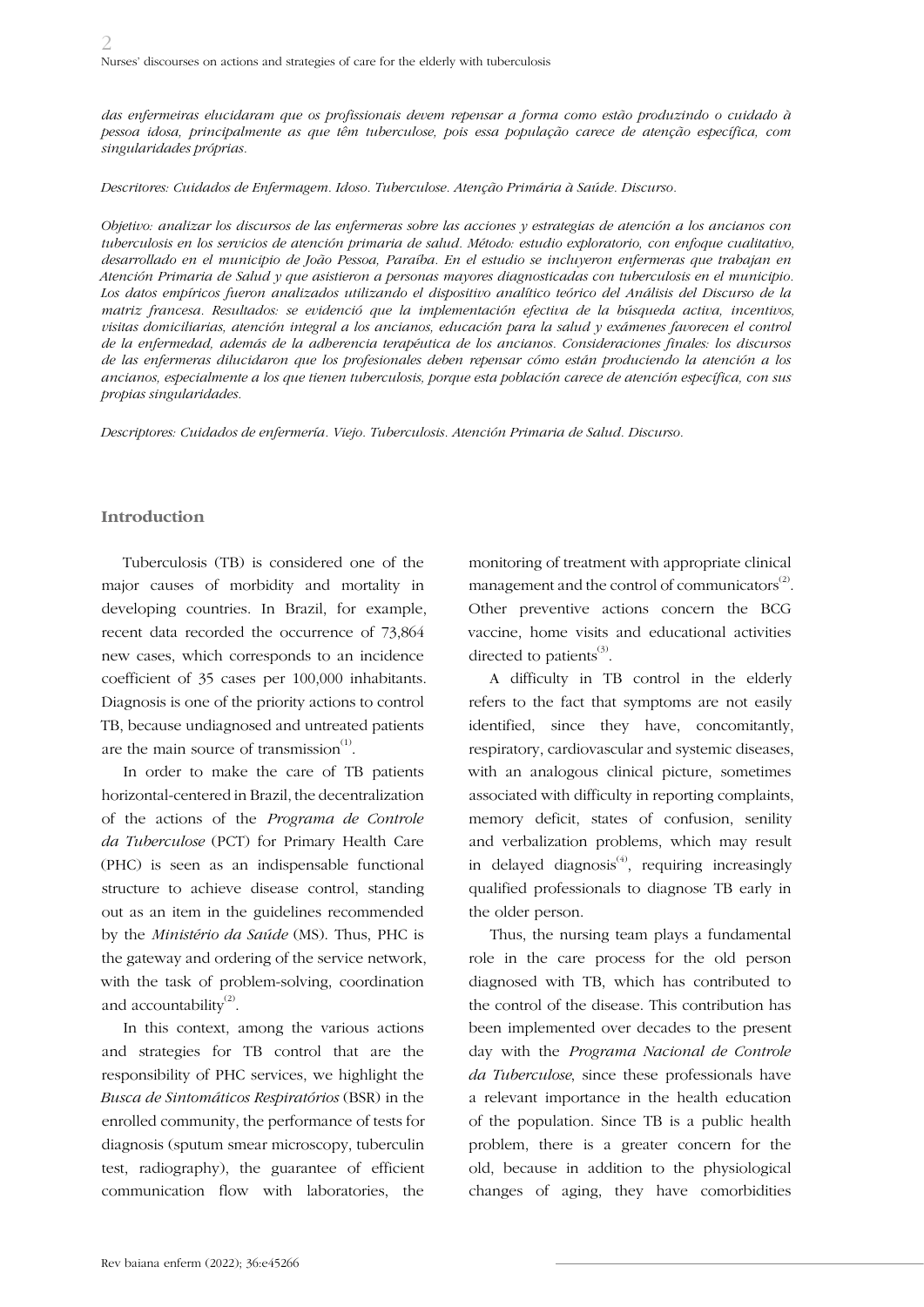that can significantly interfere in the diagnosis and treatment. Therefore, there is need for professionals committed to good practices to fight the disease and act appropriately<sup> $(5-6)$ </sup>.

In this sense, being one of the professionals who promote the care of the elderly with TB, the nurse has a relevant role in the activities of disease control, in the field of PHC and in the articulation between the multidisciplinary team and the user $(7-8)$ .

Given the limited scientific production in this area and in view of the consequences of TB in the elderly, the production of this study becomes significant, whose objective is to analyze the discourses of nurses about the actions and strategies of care for the elderly with tuberculosis in Primary Health Care services.

### **Method**

Exploratory study, of qualitative approach, based on the Consolidated criteria for reporting qualitative research (COREQ), originally developed in English. The study was developed in the municipality of João Pessoa, Paraíba (PB), defined by the Ministry of Health as a priority in TB control actions, specifically in the *Unidades de Saúde da Família* (USF) located in the five Health Districts of the municipality.

The study included five nurses working in PHC and who assisted elderly people diagnosed with TB in the municipality. A survey was initially carried out with the *Área Técnica de Tuberculose e Hanseníase da Secretaria Municipal de Saúde de João Pessoa* (SMS-JP), with the objective of obtaining the number of elderly aged 60 years or older, whose notification of TB in the *Sistema de Informação de Agravos de Notificação* (Sinan) occurred in the years 2016, 2017 and 2018. These cases, completed or under treatment, were used as inclusion criteria of the research. After this identification, a second survey was carried out to identify the nurses who provided assistance to any of these elderly identified in the first search for information. Nurses who were on sick leave, maternity or vacation were used as exclusion criteria.

Therefore, in the period from 2016 to 2018, 34 cases of TB in the elderly were recorded in Sinan. However, of this total, not all were followed by PHC nurses: 26 elderly were assisted by the *Complexo Hospitalar Clementino Fraga* (CHCF), 3 at the *Hospital Ortotrauma de Mangabeira Trauminha* and only 5 were followed by nurses in the Basic Health Units (BHU).

Data were collected from April to June 2019 in the UBS, using a semi-structured interview script with questions related to the object of study, using the audio device of a mobile phone as an aid. It is noteworthy that the interviews were recorded and later fully transcribed.

Data analysis was performed through theoretical and methodological basis of Discourse Analysis (DA) of French matrix, which is innovative and can assist in further studies. According to the theory of knowledge, it merges into a linguistic, materialistic and psychoanalytic philosophy $\overset{\text{\tiny{(9)}}}{\cdot}$ . The DA is identified by the discourse in which one understands the meanings produced as a function of the Discursive Formations (DFs) of a given ideology, being possible to understand the individual and collective discourse $(10)$ . During the analysis, in order to safeguard the anonymity of the interviewees, the acronym "N" was used, representing the abbreviation of Nurses, being distributed from N1 to N5.

This research followed the ethical observances contemplated in Resolution n. 466/2012 of the Conselho Nacional de Saúde (CNS)<sup>(11)</sup>, being approved by the Research Ethics Committee (REC) of the *Centro de Ciências da Saúde* (CCS) of the *Universidade Federal da* Paraíba (UFPB), under Protocol n. 0193/2017/CEP/CCS/ UFPB, Opinion n. 3.173.004 and *Certificado de Apresentação de Apreciação Ética* (CAAE) 7511419.9.0000.5188.

#### **Results**

In view of the data provided by the SMS-JP, the study included five (N=5) nurses who provided care to elderly with TB in the PHC of the municipality. When characterizing these professionals regarding working time,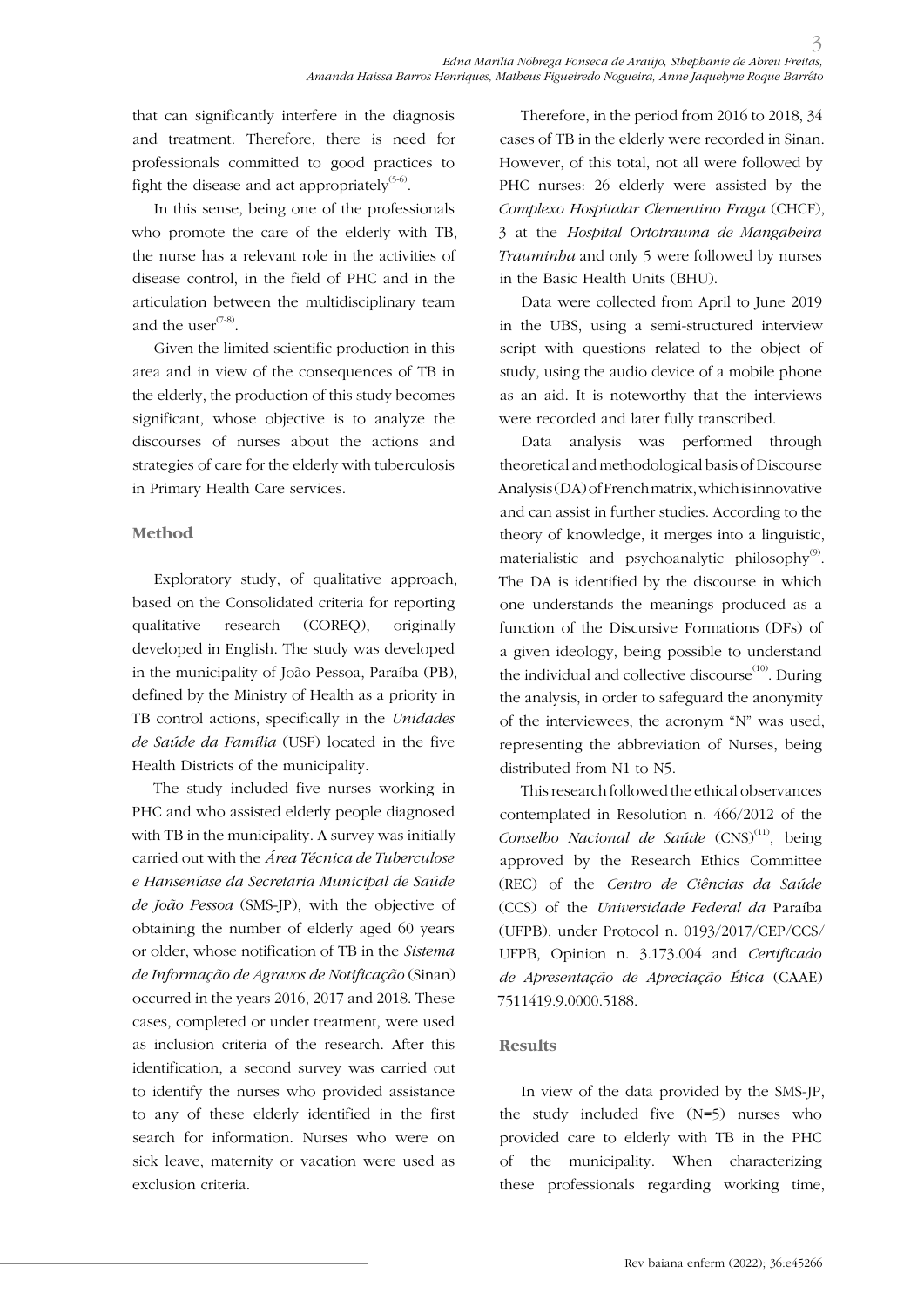two of the nurses (N1 and N2) have more than 30 years in the health service, one (N5), 25 years and the other two (N3 and N4), more than 10 years.

Regarding the time of activity of nurses in the SFS, three (N1, N2 and N5) have over 10 years old, one (N4), 6 years and one (N3), 9 months. As for labor issues, N1, N2 and N5 are effective employees, while N3 and N4 are contracted service providers. All of them have a postgraduate degree in Family Health. Regarding the care of the elderly with TB in PHC, each of these participants followed only one elderly person in the following years: 2016 (N2 and N4), 2017 (N1 and N5), 2018 (N3).

To better expose and analyze the statements, and due to the density of the object of study, the following discursive block was constituted: Actions and strategies used to subsidize the care of the elderly with tuberculosis in PHC. This block emerged from the textual marks identified in the discourses of the enunciating subjects, which are considered "windows" of entry for analysis $^{(10)}$ , as indicated in Chart 1.

The textual marks were grouped according to the similarity of the meanings that question it, based on the heuristic procedures of the analyst. Thus, after a floating reading of the corpus, the discursive block referring to actions and strategies was identified.

**Chart 1** – Discursive block: actions and strategies used to subsidize care for the elderly with tuberculosis in primary health care. João Pessoa, Paraíba, Brazil – 2019 (continued)

| <b>Discursive formations</b> | <b>Textual segmentation</b>                                                                                                                                                                                                                                                                                                                                                                                                                                                                                                                                                                                                                                                                                                 |
|------------------------------|-----------------------------------------------------------------------------------------------------------------------------------------------------------------------------------------------------------------------------------------------------------------------------------------------------------------------------------------------------------------------------------------------------------------------------------------------------------------------------------------------------------------------------------------------------------------------------------------------------------------------------------------------------------------------------------------------------------------------------|
| Active Search                | We do an active search, we call all relatives to raise awareness $[] (N2)$ .<br>Yeah, we try to do the active search, sometimes it becomes difficult<br>because of time, $anyway$ [] (N3).<br>It is the patient who comes or a clinical complaint or is already<br>registered in some program [] (N4).<br>The strategy, as I told you, is the one that we really use the care of the<br>elderly itself, the active search $[] (N5)$ .                                                                                                                                                                                                                                                                                       |
| Incentives                   | They receive the fair as an incentive, to see if they do not give up the<br>medication. (N1).<br>You still have the fair, right, that the TB patient receives monthly. (N5).                                                                                                                                                                                                                                                                                                                                                                                                                                                                                                                                                |
| <b>Visits</b>                | Communication with the elderly is always the CHW, if they (family)<br>give medication or if he comes to take here, it is always about our<br>direct care. (N2).<br>If you make a home visit to the patient, describing the care he has to<br><i>take</i> [] $(N3)$ .<br>We make the monthly follow-up, the CHW makes the visit. $(N5)$ .<br>The visit, the consultation, follow-up with the CHW, with the doctor,<br>nurse, dentist, because we work in the whole, we do not separate the<br>dentist from the doctor and the nurse no, everything goes. Follow-up<br>everything [] (N5).                                                                                                                                    |
| Elder Care                   | And so, those general guidelines right, with the family for the symptoms<br>be can bave of medication and send the family to come to the<br>evaluation, to see, but in general it is the family that takes over. We<br>make a general guidance. (N1).<br>I can not speak directly from the care in TB to the elderly, but I can<br>speak of care with the elderly, where we discover TB. So all the elderly<br>of us have a care, a more supported look [] (N2).<br>Describing the care he has to take, the family that has also take $[]$ (N3).<br>We do not have a protocol aimed at the elderly, not, he is attended<br>by pathology, right, by TB, and not for age. He has no protocol that<br>differentiate bim. (N4). |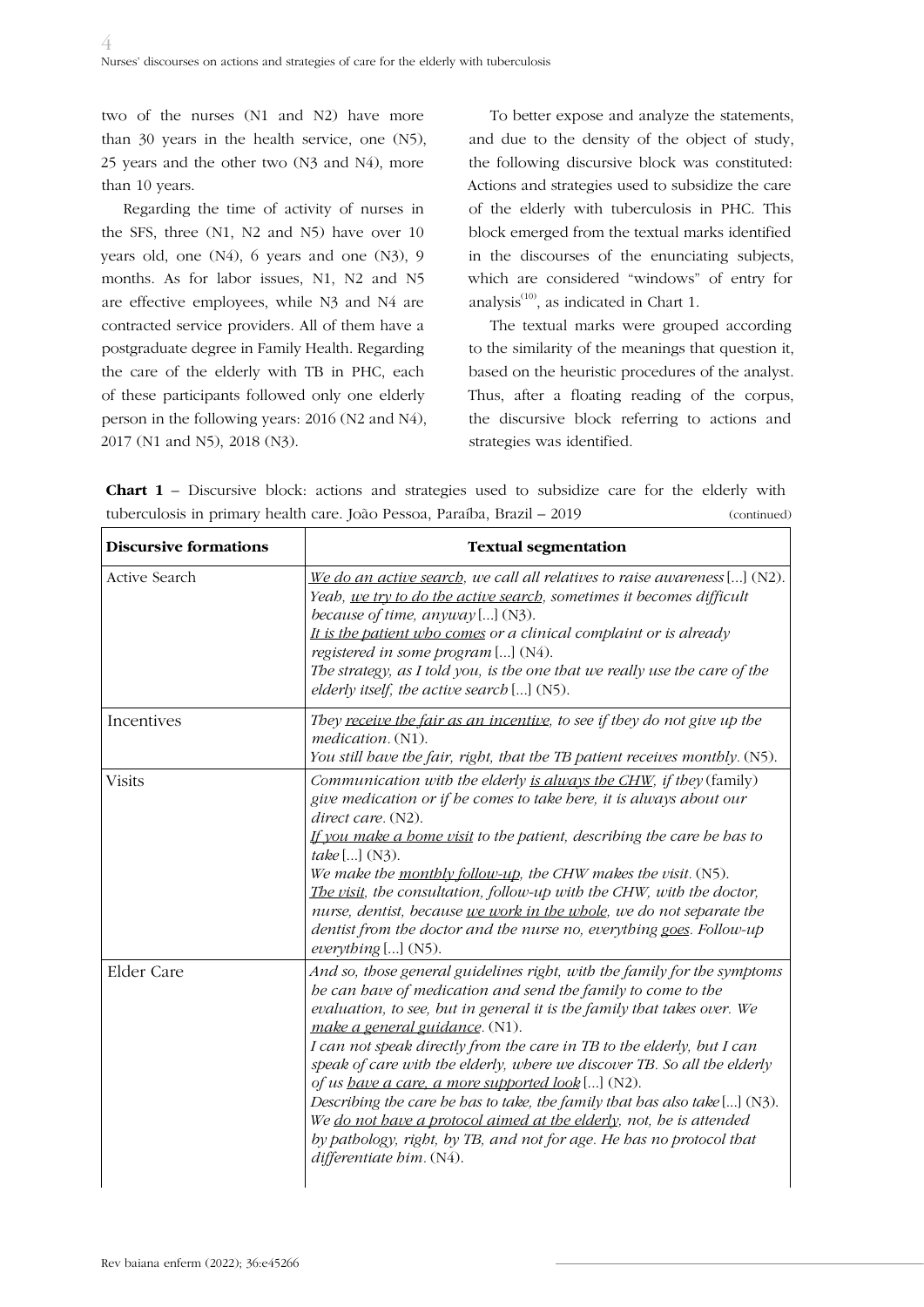**Chart 1** – Discursive block: actions and strategies used to subsidize care for the elderly with tuberculosis in primary health care. João Pessoa, Paraíba, Brazil – 2019 (conclusion)

| Discursive formations | <b>Textual segmentation</b>                                                                                                                                                                                                                                                                                                                                                                                                                 |
|-----------------------|---------------------------------------------------------------------------------------------------------------------------------------------------------------------------------------------------------------------------------------------------------------------------------------------------------------------------------------------------------------------------------------------------------------------------------------------|
| Elder Care            | We have the TB program and have the elderly program that are distinct<br>things that within the elderly program is a wide-way assistance, in<br>general and not a specific thing. (N4).<br>Treating elderly is not easy, because he wants to do his way and<br>sometimes be does not take medication at the right time $[] (N1)$ .<br>Because the elderly already forgets the medication, does not want to                                  |
|                       | take, he does not accept to be with $TB$ [] (N5).                                                                                                                                                                                                                                                                                                                                                                                           |
| Biomedical Model      | Because there are other pathologies involved[] (N4).                                                                                                                                                                                                                                                                                                                                                                                        |
| Health Education      | Knowledge with the disease does not have much, as much as we guide,<br>there is taboo, these things for them $[] (N5)$ .                                                                                                                                                                                                                                                                                                                    |
| <b>Tests</b>          | Why did not you come? Why did not you underwent the requested test?<br>Bacilloscopy? So we investigated everything! (N3).<br>Because even though basic attention does not detect you are sent to the<br>Clementino, the sputum test, because the people of the unit does not. $(N4)$ .<br>What will differentiate is the question of us to observe the taking of<br>medication, the request of tests, accompany how treatment is $[]$ (N5). |

Source: Created by the authors.

#### **Discussion**

The manual of recommendations for TB control in Brazil points to the active search for Respiratory Symptomatic patients as one of the strategies that should be performed by all health services, at all levels of care and, especially, in the elderly population with associated comorbidities, which makes the diagnosis of the disease even more difficult $^{(12-13)}$ .

Through DA, there is a difficulty in performing the active search, which may be associated with the lack of understanding on the part of nurses how to implement this action, since these professionals do not understand that the active search is their responsibility. Therefore, in their discursive memory, an ideological subjection is identified in the textual segmentations of N4 and N3, respectively: "It is the patient who comes, we try to make the active search [...]" and "Yes, we try to make the active search, sometimes it becomes difficult because of time [...]". Another point evidenced is a probable lack of professional qualification or a distancing of nurses from this user, which reflects the difficulty in detecting cases and delay in diagnosis.

Advancing with the discourse analysis, the textual marks of N1 and N5 highlighted the incentive of the basic basket, as something that enhances adherence to therapy, especially for the elderly who usually have a minimum income, in addition to various expenses with medication and the care of other basic needs.

The supply of basic baskets provides a positive increase in adherence to treatment, assuming that the provision of food, in a certain way, involves aspects of abandonment, such as low educational level, unemployment, income and hunger, directly interfering in adherence to therapy<sup> $(14)$ </sup>. In this sense, the incentive is highlighted as a significant strategy in the context of TB control, placing it as a strong aspect in the cure process of the disease.

Another relevant aspect for TB control concerns home visits, considered a favorable occasion for guidance on treatment, follow-up of the clinical evolution of patients, besides enabling a greater bond between the elderly and the health team $^{(15)}$ .

A study identified that the home visit emerged, for the interviewed users, feelings of safety, gratitude and recognition of the good work of professionals. These visits represent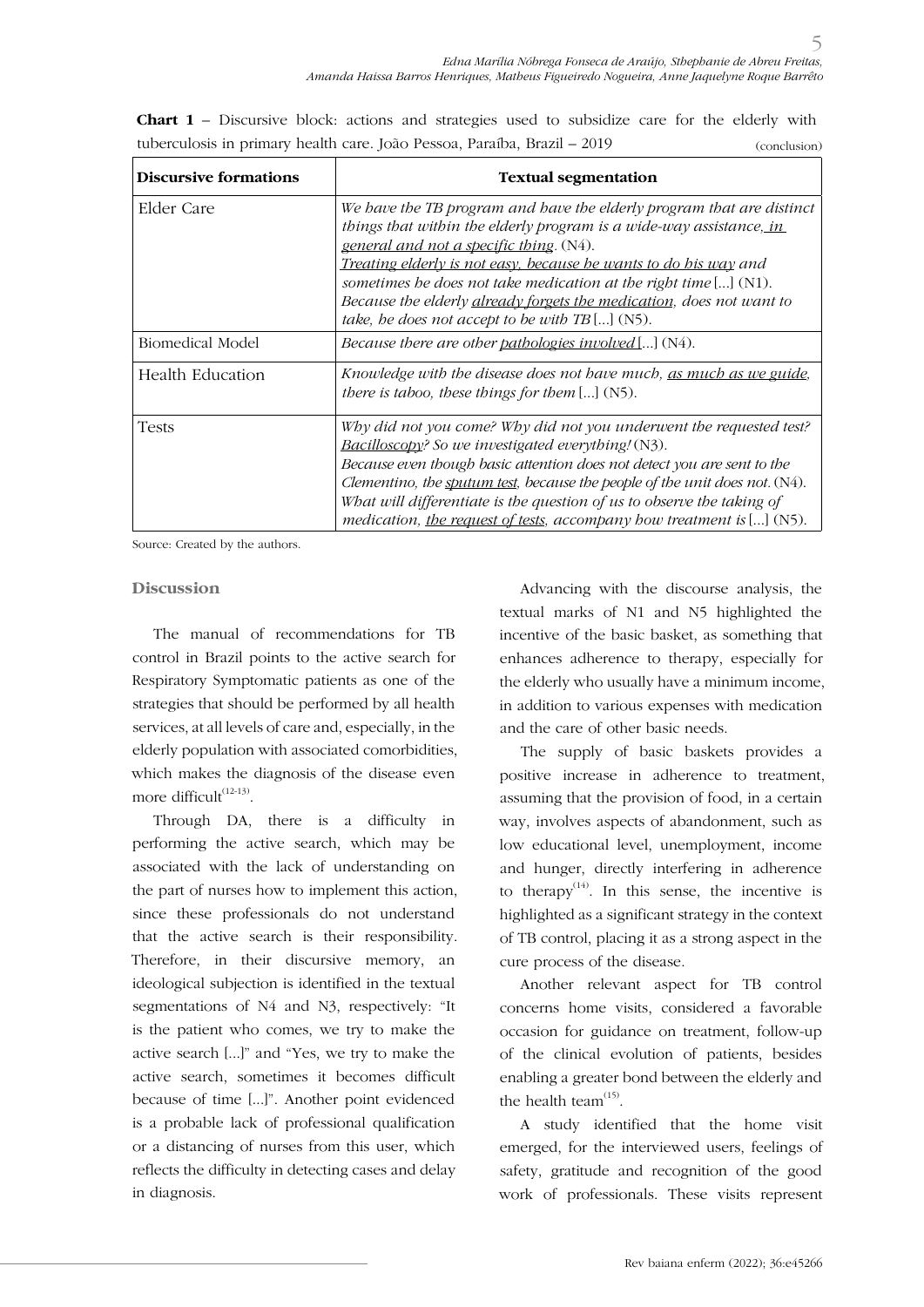a moment of knowing how the patient is, if he/she needs something, making an analysis of the clinical evolution of the disease, in addition to the physical, economic and social situation of the patient $(16)$ .

In the context of this analysis, only N5 emphasized the visit in a multiprofessional way, being a positive aspect for the care of this population that has its singularities. Thus, the work process based on multidisciplinary teams aims to qualify care centered on integrality, in addition to facilitating greater bond between professionals and users $(17)$ .

Regarding discursive formations for the care of the elderly, according to the speech of N4, it was noticed that the nurse could not establish a care centered on the particularity of the elderly, evidencing a possible fragility in the production of care to this population. In their intradiscourse, the elderly are treated according to the care model, which is centered on pathology. Thus, this type of model, often incorporated in society, articulates behaviors that do not cooperate for the specific care of the elderly, ignoring, for example, the signs of physical and functional decline, since they associate these manifestations with the naturalness of age.

However, N2 emphasizes care in a singular way, due to the vulnerability of the elderly, being something positive, because the care to these individuals should be redoubled, considering their particularities.

In the textual segmentation of N1, there was the relevance placed regarding the role of the family in the care of the elderly. However, in the textual mark "[...] but in general it is the family that takes care [...]" there are indications that the professional silenced another saying, because he wanted to place total responsibility in the family, dodging that of the team and demonstrating fragility in recognizing his commitment in the production of care.

It is still a great challenge to look at the elderly in their entirety. However, a study revealed that professionals tried to see beyond the old person, taking into account their family context, however, this does not ensure their implementation in daily practice. Therefore, when the elderly are

not observed contextualizing their family, an inverse logic of integrality is observed<sup>(18)</sup>.

The discourses of N1 and N5 reveal the textual marks that the old person is often seen as a fragile person, powerless, difficult to receive care, underestimating their functional domains. There is a need for these professionals to remean general aspects related to the elderly, so that care can be qualified and without prejudice, because they place the elderly person in the position of incapable subject, resulting in a difficulty regarding the interaction of the subjects and the provision of care.

Thus, through the textual mark "[...] treating the elderly is not easy [...]" (N1), the nonvalorization of the older person is identified, seen as an obstacle, an object that has no more value. In the discursive memory of the enunciator it is rooted that the elderly is the one who is old, spent by time, disused, obsolete, and that, for him, it is not easy to take care of them. Therefore, it is essential to perform a more detailed clinical approach in the health care of these individuals, plus effective care<sup>(19)</sup>.

On the other hand, in non-Western societies, such as in China and Japan, the elderly have always been traditionally approached with reverence and zeal, resulting from the extensive experience accumulated throughout their lives, with the family as their safe haven. The other younger family members express pride in the efforts made by their elderly for the family, because from an early age they sought work in order to support their children and provide them with study $^{(17)}$ .

Therefore, in the process of enunciation of subject N1, the saying was in his discursive memory and this ideological subjecting was configured in his interdiscourse, because the meaning of his words were produced by the ideology of the society where he lives, in this case the Western, which does not have the same concepts of the Orientals about the old person.

In addition, it was perceived the centralization of discourse in the practices of care to the biological body, since it showed the disease as something of great relevance for the caregiver subjects, who performed their functions based mainly on the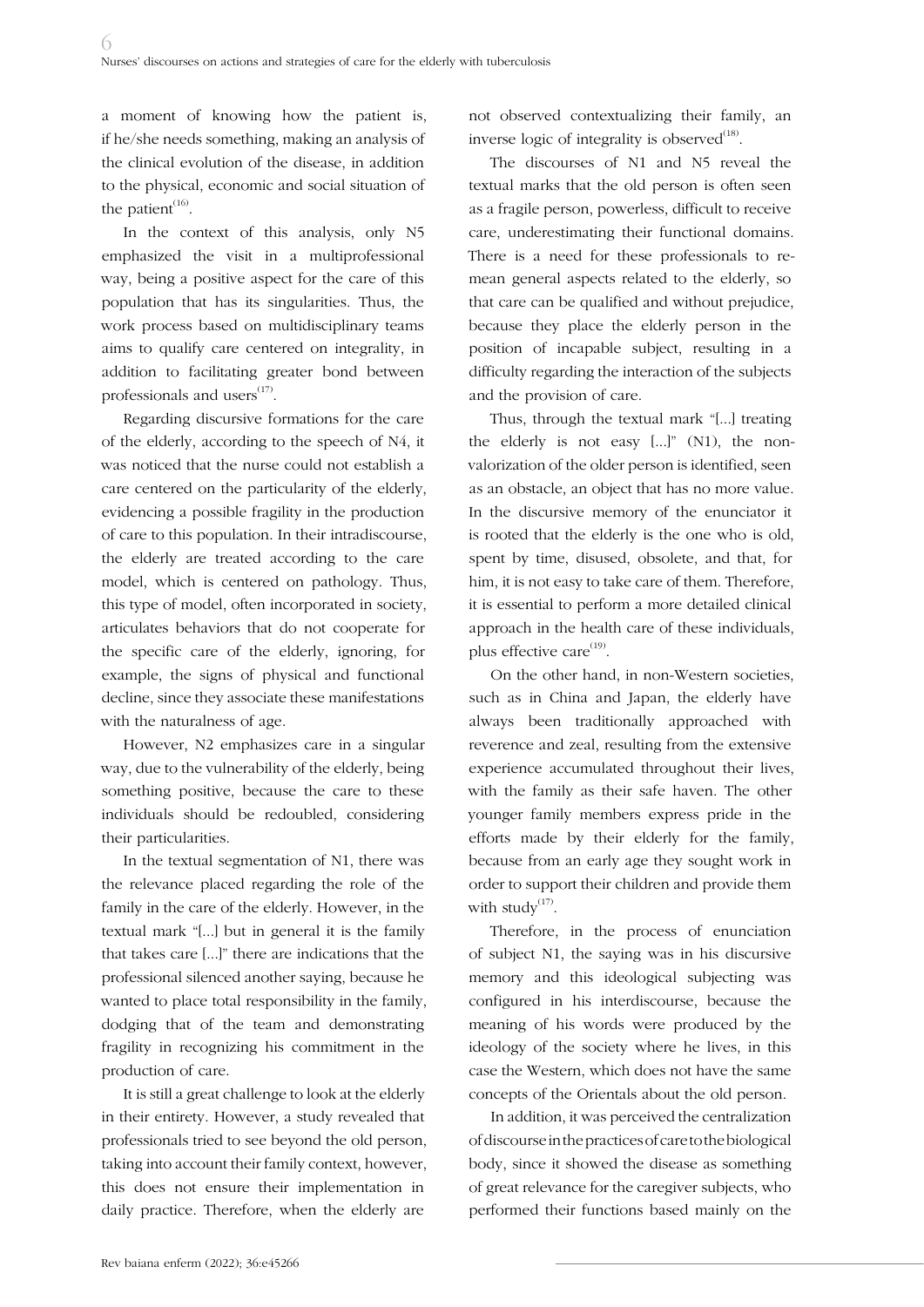biomedical model, ratified in the discourse of N4. It was noticed in the nurse's speech that she could not break with the biomedical model to try to progress in a more advanced conception of health and, consequently, reproduce in practice.

It is believed that, given the vehement biomedical influence on care practices, even in the present day, workers need to take into account that each patient needs care based on their singularities. Thus, the nurses' discourse on the care of the elderly with TB in the BHU was configured as questioned by the ideology of humanism, since the worker, indisputably, is tasked with offering comprehensive care, which does not contemplate only biological aspects.

A study<sup>(20)</sup> conducted in three provinces in China corroborated the above by showing improvement in the efficacy of TB control, since there was the presence of professionals who were able and qualified to work in this context. Another study<sup>(21)</sup>, developed in Nepal, demonstrated professionals unprepared to provide care to TB patients, lack of Directly Observed Treatment (DOT) strategy and health education, which culminated in the delay of diagnosis, worsening and dissemination of the disease.

Health education, as another important tool in the care process, clarifies aspects related to the disease and also clarifies the existing doubts. However, in the nurses' discourses, it is perceived a distancing of these professionals regarding educational activities, essential for the acceptance of the user to therapy. One of the reasons for not performing health education may be the fact that professionals do not find it relevant for the improvement of the disease, since they do not implement it.

In turn, it was found that the orientation and clarification actions developed by the nurses were approached in a generic way, without focusing on the specificity of the elderly, realizing weaknesses regarding the practice of qualified listening and integration with the other.

Thus, health education aimed at the healthy person brings benefits, such as: valuing life, self-care, personal growth, active search for health, favoring active aging and better quality of life. However, it is seen that professionals are

not adequately prepared to implement health education, and training is needed to do so $^{(16)}$ .

Another disease control strategy is the strengthening of the laboratory diagnostic network, covering access to diagnostic methods, such as: rapid molecular test (RMT), bacilloscopy, culture, sensitivity test, among others<sup> $(13)$ </sup>. It was noticed in the discourses that this action is performed by the nurses despite the difficulties faced, being considered mitigating agents in this process, in order to enable a rapid and effective diagnosis.

However, one of the subjects (N4) demonstrated a distancing from this action, since she pointed out that she did not perform this diagnostic method in the BHU. It is understood, through the textual mark of this discourse, that the nurse probably does not have enough supplies to perform this action or does not understand the real meaning of integrality of actions and services as a strengthening instrument for the process of decentralization and care for the elderly.

In view of the analysis of discursive formations, through textual segmentations, it is perceived that, despite all the promotion of the TB control program to eradicate the disease, it still constitutes a problem of great magnitude, since it needs the mutual action of all subjects involved in the process of care for the old person with TB. Thus, the service in a constant and integrated way to this public, by PHC professionals, becomes fragile due to the so many gaps mentioned above. In addition, it is noted the need to provoke discourses on the part of professionals about a possible restructuring of the local health system to control the disease in the old person.

The limitation of the study are the interviews with nurses from the same municipality, which covers singular situations and attributes. Moreover, the number of nurses who met elderly people with TB in the PHC was reduced compared to other levels of care.

On the other hand, this study contributes to enable professionals to change the way they think and act regarding the care of the elderly with TB, according to the principles recommended by the *Sistema Único de Saúde* (SUS).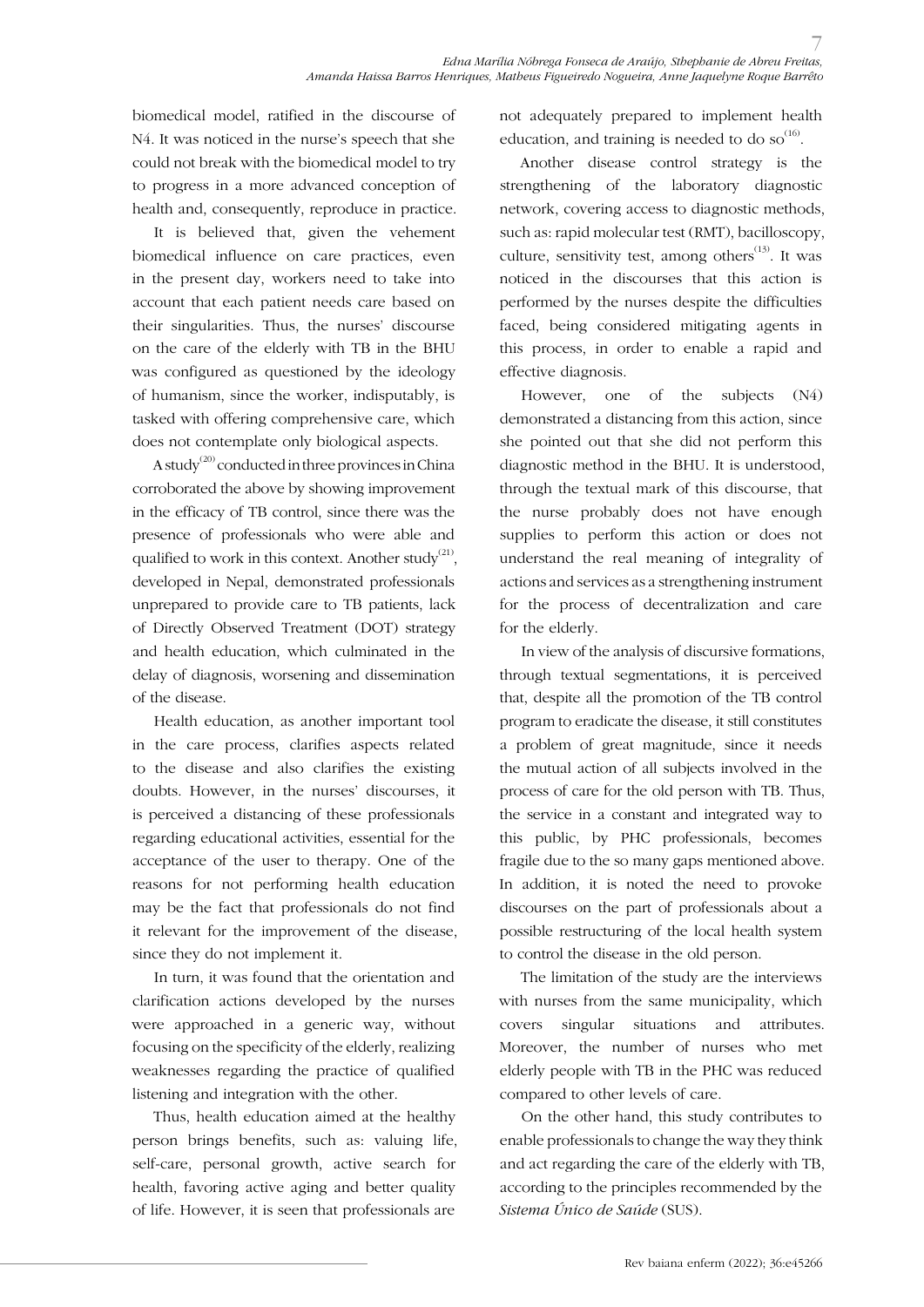### **Final considerations**

The discourses of the nurses working in PHC who assisted the elderly with TB in the municipality of João Pessoa evidenced weaknesses in the care process aimed at this population, since this demand a singular attention. The focus of care for the elderly in the biomedical model, centered on pathology, is still noticeable.

The active search in the elderly population should be encouraged, since: the associated comorbidities hinder the diagnosis of the disease; the incentive of the basic basket enhances adherence to therapy; the home visit should be considered as a favorable occasion for guidance on treatment, follow-up and bonding with the elderly; and that health education and the strengthening of the laboratory diagnostic network favor TB control.

It is necessary, therefore, that nurses seek to implement these actions and strategies in an adequate and effective manner. Similarly, other studies involving the theme should be developed, including with other health professionals and managers, as well as with the elderly, since this study was limited to nurses' discourses.

Despite the impact of TB on the elderly, there are few studies on this population, which needs to be further explored in order to support the creation of policies aimed at the theme.

### **Collaborations:**

1 – conception, design, analysis and interpretation of data: Edna Marília Nóbrega Fonseca de Araújo, Sthephanie de Abreu Freitas and Anne Jaquelyne Roque Barrêto;

2 – writing of the article and relevant critical review of the intelectual content: Edna Marília Nóbrega Fonseca de Araújo, Sthephanie de Abreu Freitas, Anne Jaquelyne Roque Barrêto, Amanda Haissa Barros Henriques and Matheus Figueiredo Nogueira;

3 – final approval of the version to be published: Edna Marília Nóbrega Fonseca de Araújo, Sthephanie de Abreu Freitas, Anne Jaquelyne Roque Barrêto, Amanda Haissa Barros Henriques and Matheus Figueiredo Nogueira.

#### **References**

- 1. Brasil. Ministério da Saúde. Secretaria de Vigilância em Saúde. Boletim Epidemiológico [Internet]. Número Especial. Brasília (DF); 2020 [cited 2021 Jun 23]. Available from: http://www. aids.gov.br/system/tdf/pub/2016/67150/25.03\_ boletim\_tuberculose\_2020\_2.pdf?file= 1&type=node&id=67150&force=1
- 2. Pinheiro PGOD, Sá LD, Palha PF, Oliveira RCC, Nogueira JA, Villa TCS. Critical points for the control of Tuberculosis on Primary Health Care. Rev Bras Enferm. 2017;70(6):1227-34. DOI: http:// dx.doi.org/10.1590/0034-7167-2016-0467
- 3. Wysocki AD, Ponce MAZ, Brunello MEF, Beraldo AA, Vendramini SHF, Scatena LM, et al. Atenção Primária à Saúde e tuberculose: avaliação dos serviços. Rev bras epidemiol. 2017;20(1):161-75. DOI: https://dx.doi.org/10.1590/ 1980-5497201700010014
- 4. Chaves EC, Carneiro ICRS, Santos MIPO, Sarges NA, Neves EOS. Aspectos epidemiológicos, clínicos e evolutivos da tuberculose em idosos de um hospital universitário em Belém, Pará. Rev bras geriatr gerontol. 2017;20(1):47-58. DOI: https://dx.doi.org/10.1590/ 1981-22562017020.160069
- 5. Vale DL, Freire VECS, Pereira LFB. Consulta de enfermagem a pessoas com tuberculose: proposta de instrumento. Ciênc Cuid Saúde. 2020;19:e50102. DOI: https://doi.org/10.4025/ cienccuidsaude.v19i0.50102
- 6. Ferreira BCA, Lima MKC, Barbosa JSS, Vianna TA, Chícharo SCR, Duarte ACS. Ação potencial do enfermeiro no enfrentamento ao tratamento da tuberculose na estratégia de saúde da família. Res Soc Dev. 2021;10(8):e19710817375. DOI: http://dx.doi.org/10.33448/rsd-v10i8.17375
- 7. Temoteo RCA, Carvalho JBL, Lira ALBC, Lima MA, Sousa YG. Enfermagem na adesão ao tratamento da tuberculose e tecnologias em saúde no contexto da atenção primária. Esc Anna Nery. 2019;23(3):e20180321. DOI: https://dx.doi. org/10.1590/2177-9465-EAN-2018-0321
- 8. Linhares SRS, Paz EPA. A vivência do tratamento de tuberculose em unidades de Saúde da Família. Esc Anna Nery. 2020;24(2):e20190209. DOI: https:// dx.doi.org/10.1590/2177-9465-EAN-2019-0209
- 9. Souza SAF. Análise de discurso: procedimentos metodológicos. Manaus: Census; 2014.